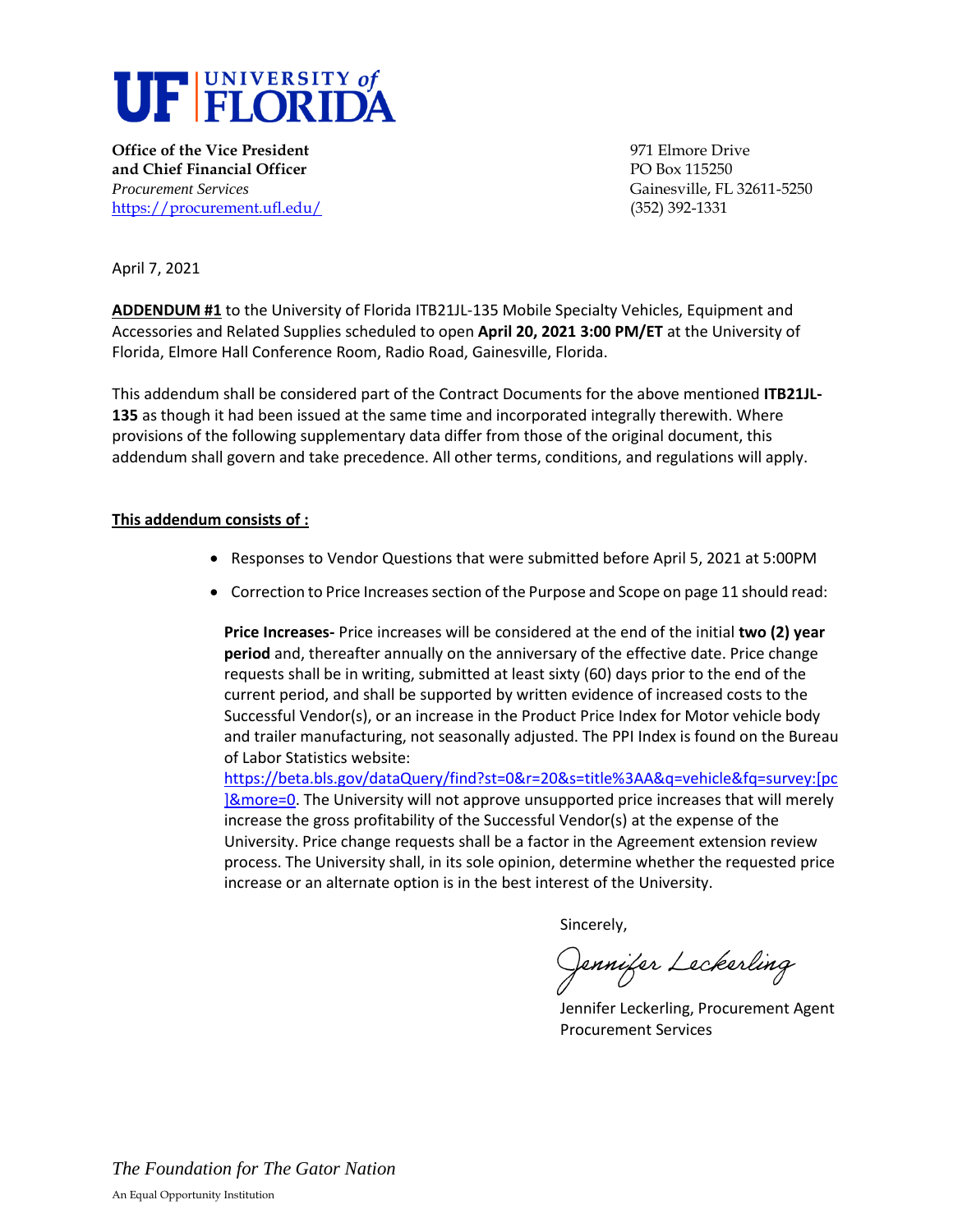Responses to questions submitted for UF's ITB21JL-135 Mobile Specialty Vehicles, Equipment and Accessories and Related Supplies

**Please acknowledge receipt of Addendum #1 by signing below, and returning this addendum with your proposal. Failure to include addendum with your proposal may result in rejection.** 

\_\_\_\_\_\_\_\_\_\_\_\_\_\_\_\_\_\_\_\_\_\_\_\_\_\_\_\_\_\_ \_\_\_\_\_\_\_\_\_\_\_\_\_\_\_\_\_\_\_\_\_\_\_\_\_\_\_\_\_\_

Signature Company Name

\_\_\_\_\_\_\_\_\_\_\_\_\_\_\_\_\_\_\_\_\_\_\_\_\_\_\_\_\_\_ \_\_\_\_\_\_\_\_\_\_\_\_\_\_\_\_\_\_\_\_\_\_\_\_\_\_\_\_\_\_ Company Address Company Address City/State/Zip